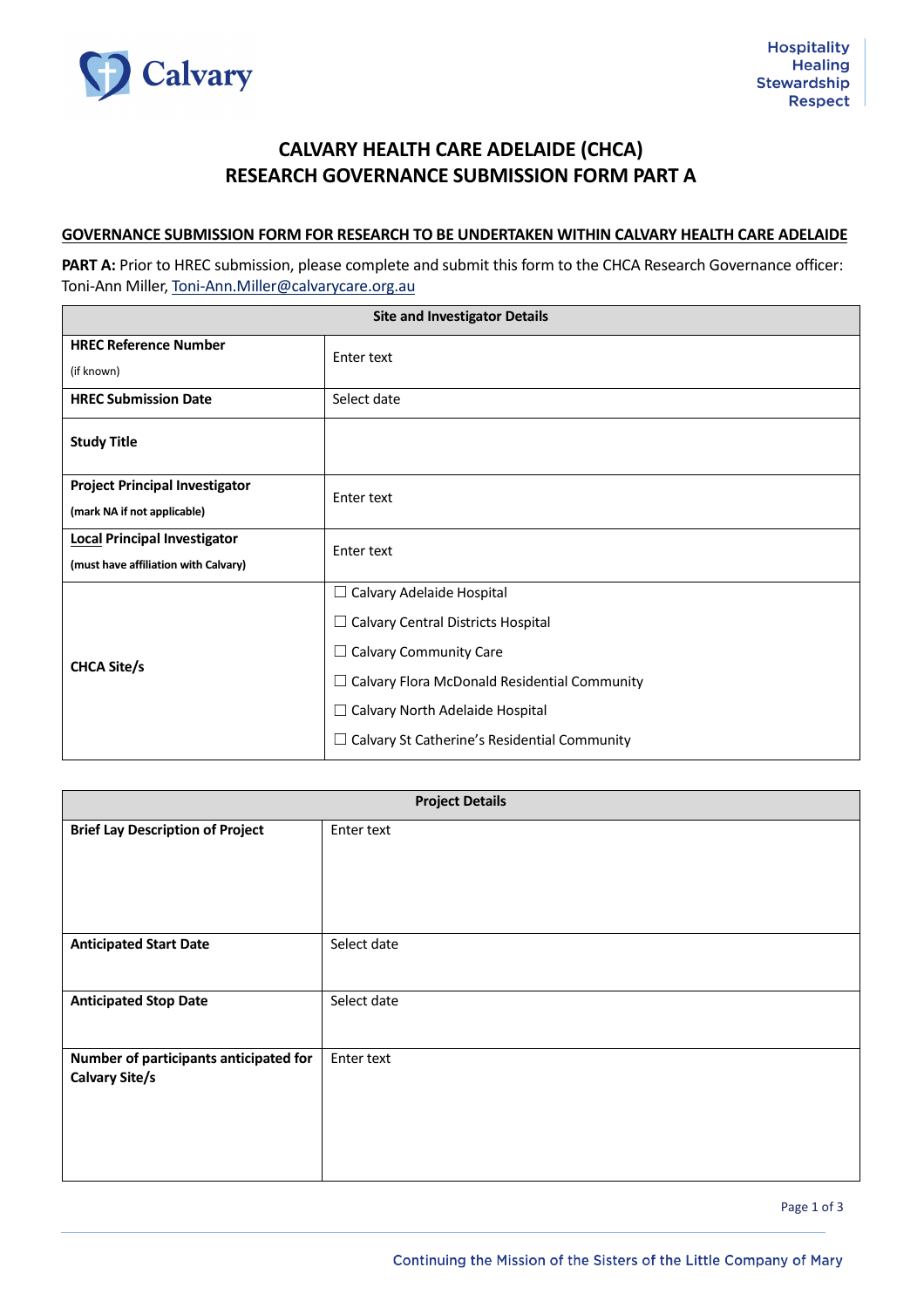| Does this project require access to<br><b>Calvary medical records?</b>  | $\square$ No                                                                              |
|-------------------------------------------------------------------------|-------------------------------------------------------------------------------------------|
|                                                                         | $\Box$ Yes (if yes, do participants provide consent for this?)                            |
|                                                                         | $\square$ Yes<br>$\Box$ No (if no, provide justification)                                 |
| Does this project require radiation<br>exposure above standard of care? | $\square$ No                                                                              |
|                                                                         | $\Box$ Yes (has a radiation physicist report been obtained, and has EPA been<br>notified) |
|                                                                         | $\square$ Yes<br>$\square$ No (please complete prior to submission of governance form)    |

| <b>Project Resources</b>                                                                                                                                                                                                                                |                                                                                                                          |
|---------------------------------------------------------------------------------------------------------------------------------------------------------------------------------------------------------------------------------------------------------|--------------------------------------------------------------------------------------------------------------------------|
| Is this project a clinical drug trial?                                                                                                                                                                                                                  | $\square$ No                                                                                                             |
|                                                                                                                                                                                                                                                         |                                                                                                                          |
|                                                                                                                                                                                                                                                         | $\Box$ Yes (if yes, has HPS agreed to assist with drug management?)                                                      |
|                                                                                                                                                                                                                                                         | $\Box$ Yes                                                                                                               |
|                                                                                                                                                                                                                                                         | $\square$ No (provide details)                                                                                           |
| Does this project require use of a                                                                                                                                                                                                                      | $\square$ No                                                                                                             |
| device?                                                                                                                                                                                                                                                 |                                                                                                                          |
|                                                                                                                                                                                                                                                         | $\Box$ Yes (if yes, is the device to be used in place of another device, and what are the<br>cost implications of this). |
| <b>List any Calvary Departments/Services</b>                                                                                                                                                                                                            | <b>Enter text</b>                                                                                                        |
| to be involved in the project                                                                                                                                                                                                                           |                                                                                                                          |
| List any specific medical<br>equipment/devices/prosthetics/chair                                                                                                                                                                                        | <b>Enter text</b>                                                                                                        |
| access etc. that will be required.                                                                                                                                                                                                                      |                                                                                                                          |
| Have all relevant personnel been                                                                                                                                                                                                                        | $\square$ VMO                                                                                                            |
| informed?                                                                                                                                                                                                                                               | $\Box$ Nursing Staff                                                                                                     |
|                                                                                                                                                                                                                                                         | $\Box$ Other                                                                                                             |
| List any other services or resources<br>required                                                                                                                                                                                                        | Enter text                                                                                                               |
| (i.e Imaging facility, pharmacy etc)                                                                                                                                                                                                                    |                                                                                                                          |
| For each Calvary department/service listed above, you must provide written evidence that the project has been discussed with<br>the annropriate delegate of the department/cervice confirming they have the capacity to assist with the project (please |                                                                                                                          |

the appropriate delegate of the department/service, confirming they have the capacity to assist with the project (please complete a separate **Appendix 1** for each Calvary department/service and submit with this form)